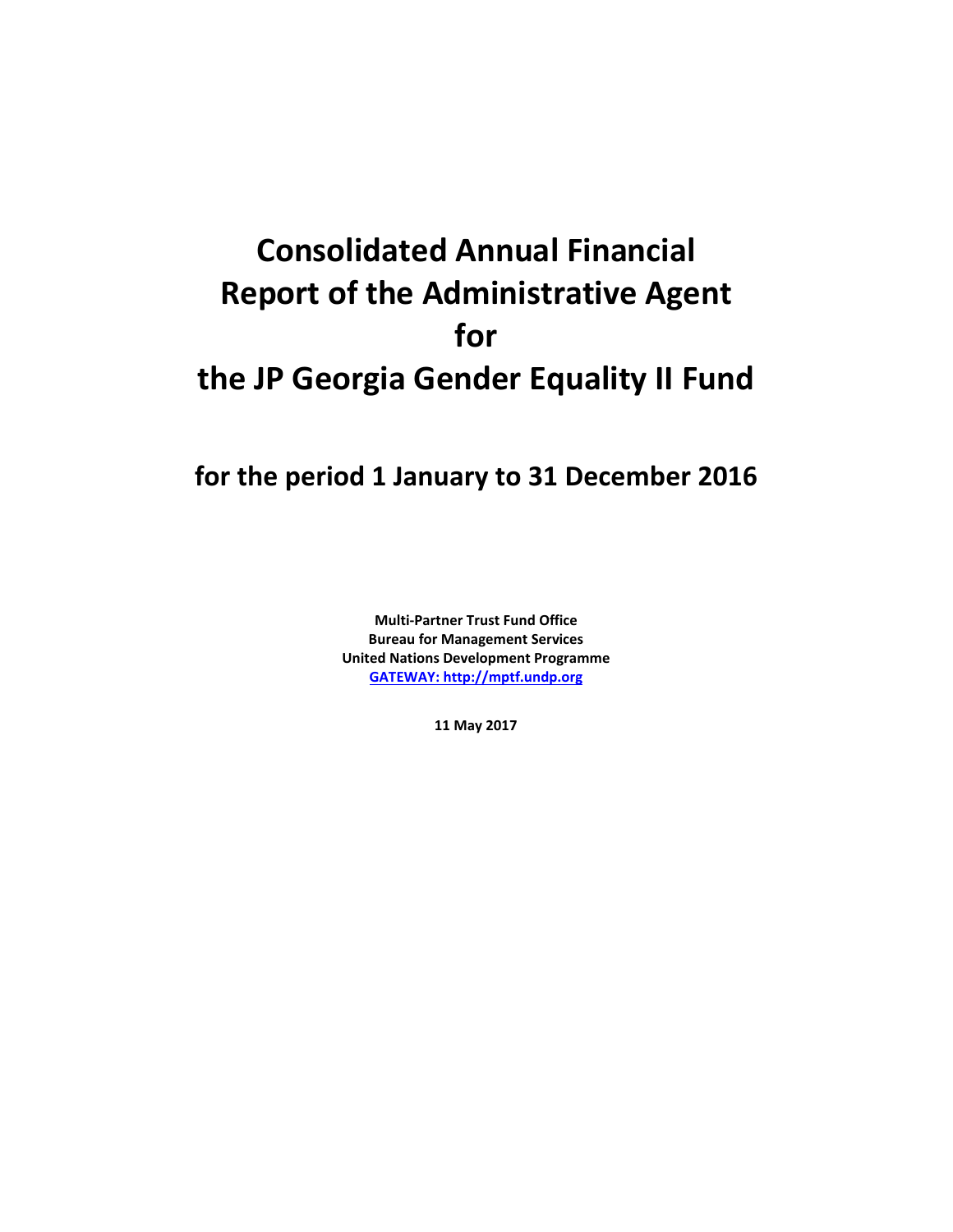JP GEORGIA GENDER EQUALITY II FUND CONSOLIDATED ANNUAL FINANCIAL REPORT **2016**

# **PARTICIPATING ORGANIZATIONS CONTRIBUTORS**



UNDP





SWEDISH INTERNATIONAL DEVELOPMENT COOPERATION



United Nations Population Fund

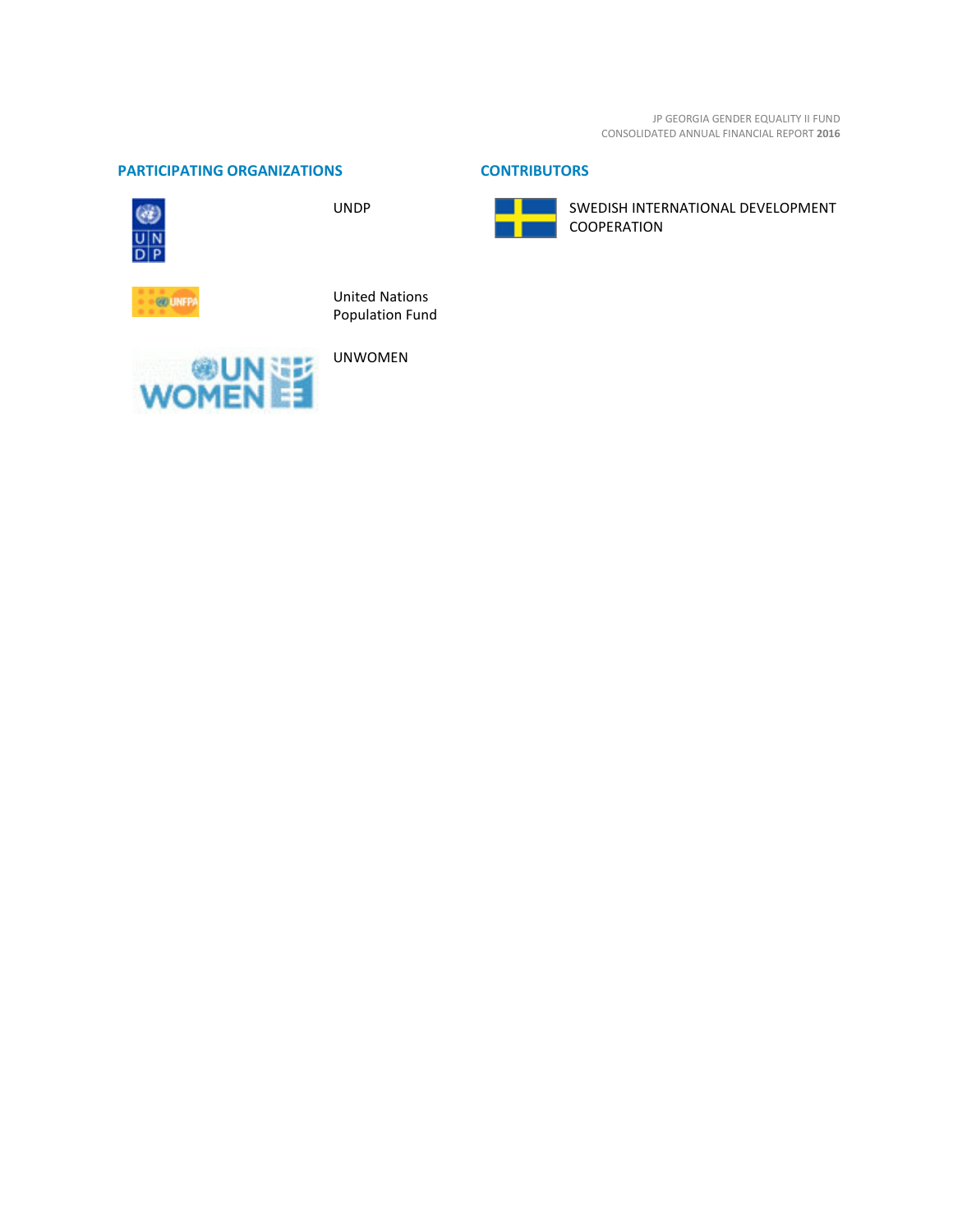# **DEFINITIONS**

#### **Allocation**

Amount approved by the Steering Committee for a project/programme.

# **Approved Project/Programme**

A project/programme including budget, etc., that is approved by the Steering Committee for fund allocation purposes.

#### **Contributor Commitment**

Amount(s) committed by a donor to a Fund in a signed Standard Administrative Arrangement with the UNDP Multi-Partner Trust Fund Office (MPTF Office), in its capacity as the Administrative Agent. A commitment may be paid or pending payment.

#### **Contributor Deposit**

Cash deposit received by the MPTF Office for the Fund from a contributor in accordance with a signed Standard Administrative Arrangement.

#### **Delivery Rate**

The percentage of funds that have been utilized, calculated by comparing expenditures reported by a Participating Organization against the 'net funded amount'.

#### **Indirect Support Costs**

A general cost that cannot be directly related to any particular programme or activity of the Participating Organizations. UNDG policy establishes a fixed indirect cost rate of 7% of programmable costs.

#### **Net Funded Amount**

Amount transferred to a Participating Organization less any refunds transferred back to the MPTF Office by a Participating Organization.

# **Participating Organization**

A UN Organization or other inter-governmental Organization that is an implementing partner in a Fund, as represented by signing a Memorandum of Understanding (MOU) with the MPTF Office for a particular Fund.

#### **Project Expenditure**

The sum of expenses and/or expenditure reported by all Participating Organizations for a Fund irrespective of which basis of accounting each Participating Organization follows for donor reporting.

#### **Project Financial Closure**

A project or programme is considered financially closed when all financial obligations of an operationally completed project or programme have been settled, and no further financial charges may be incurred.

# **Project Operational Closure**

A project or programme is considered operationally closed when all programmatic activities for which Participating Organization(s) received funding have been completed.

#### **Project Start Date**

Date of transfer of first instalment from the MPTF Office to the Participating Organization.

# **Total Approved Budget**

This represents the cumulative amount of allocations approved by the Steering Committee.

# **US Dollar Amount**

The financial data in the report is recorded in US Dollars and due to rounding off of numbers, the totals may not add up.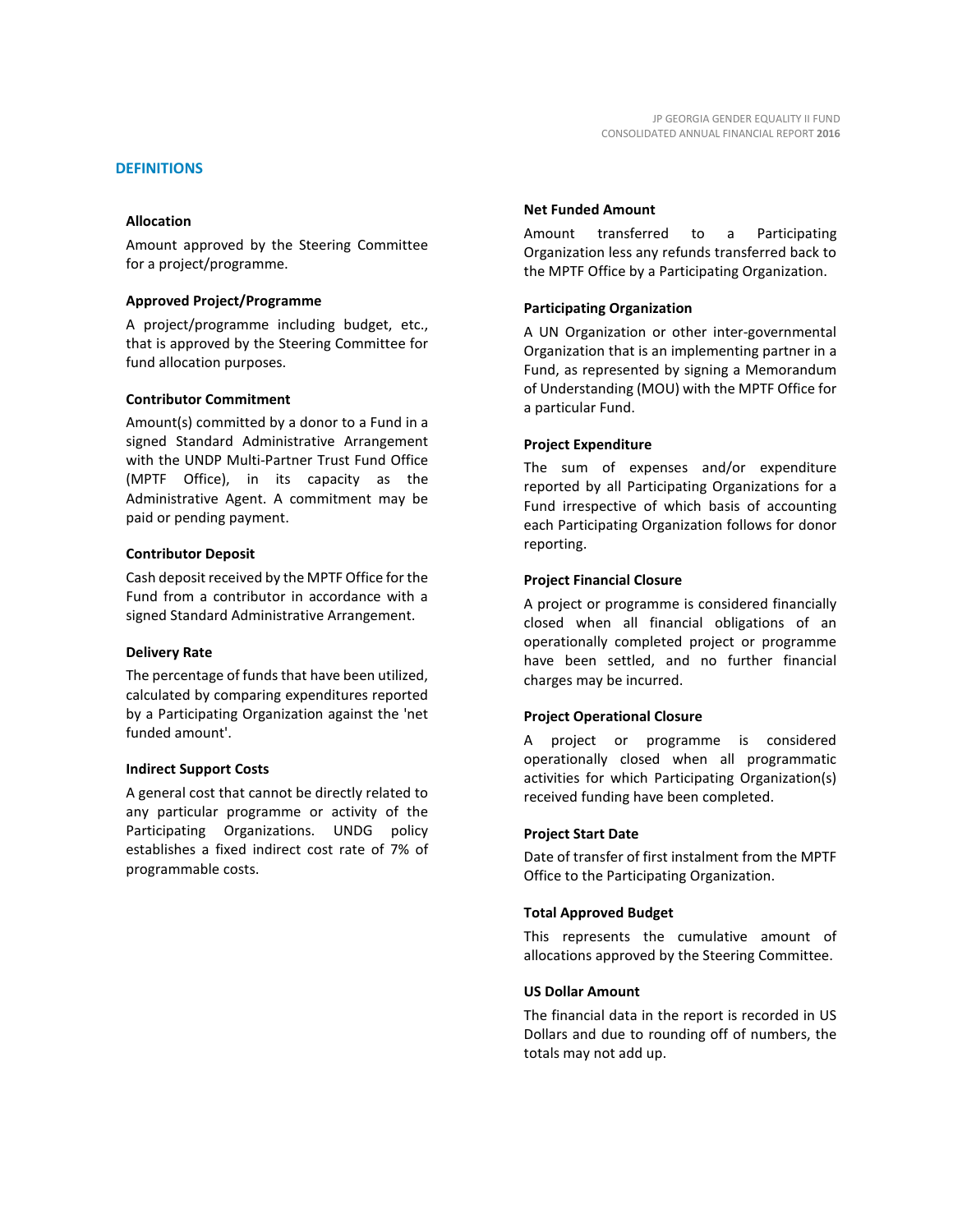This Consolidated Annual Financial Report of the **JP Georgia Gender Equality II Fund** is prepared by the United Nations Development Programme (UNDP) Multi-Partner Trust Fund Office (MPTF Office) in fulfillment of its obligations as Administrative Agent, as per the terms of Reference (TOR), the Memorandum of Understanding (MOU) signed between the UNDP MPTF Office and the Participating Organizations, and the Standard Administrative Arrangement (SAA) signed with contributors.

The MPTF Office, as Administrative Agent, is responsible for concluding an MOU with Participating Organizations and SAAs with contributors. It receives, administers and

manages contributions, and disburses these funds to the Participating Organizations. The Administrative Agent prepares and submits annual consolidated financial reports, as well as regular financial statements, for transmission to contributors.

This consolidated financial report covers the period 1 January to 31 December **2016** and provides financial data on progress made in the implementation of projects of the **JP Georgia Gender Equality II Fund**. It is posted on the MPTF Office GATEWAY [\(http://mptf.undp.org/factsheet/fund/JGE10\)](http://mptf.undp.org/factsheet/fund/JGE10).

The financial data in the report is recorded in US Dollars and due to rounding off of numbers, the totals may not add up.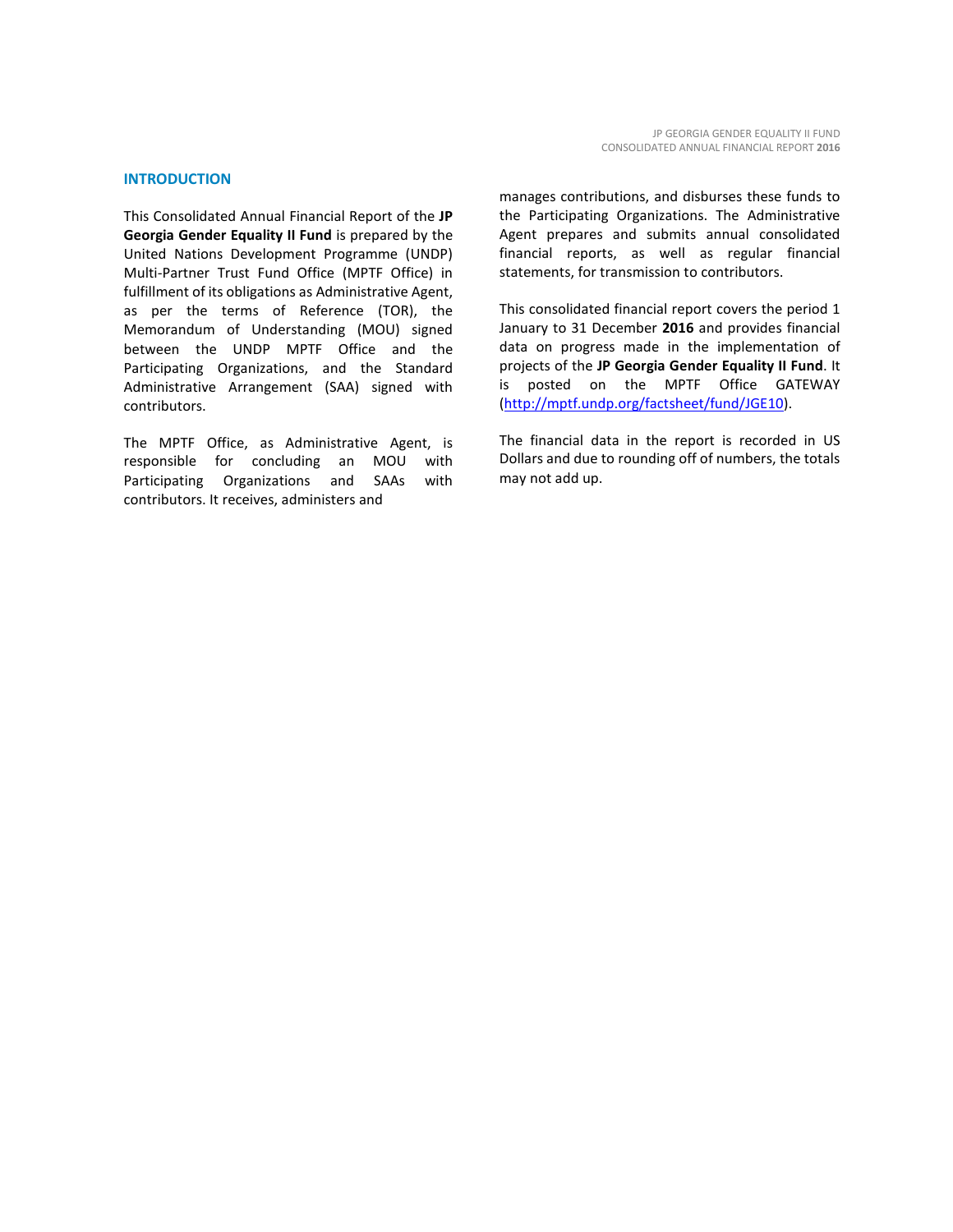# **2016 FINANCIAL PERFORMANCE**

This chapter presents financial data and analysis of the **JP Georgia Gender Equality II Fund** using the passthrough funding modality as of 31 December **2016**. Financial information for this Fund is also available on the MPTF Office GATEWAY, at the following address: [http://mptf.undp.org/factsheet/fund/JGE10.](http://mptf.undp.org/factsheet/fund/JGE10)

# **1. SOURCES AND USES OF FUNDS**

As of 31 December **2016**, **1** contributor deposited US\$ **2,404,829** in contributions and US\$ **1,000** was earned in interest.

The cumulative source of funds was US\$ **2,405,829** (see respectively, Tables 2 and 3).

Of this amount, US\$ **2,380,725** has been net funded to **3** Participating Organizations, of which US\$ **1,818,707** has been reported as expenditure. The Administrative Agent fee has been charged at the approved rate of 1% on deposits and amounts to US\$ **24,048**. Table 1 provides an overview of the overall sources, uses, and balance of the **JP Georgia Gender Equality II Fund** as of 31 December 2016.

|                                                           | Annual 2015 | Annual 2016 | <b>Cumulative</b> |
|-----------------------------------------------------------|-------------|-------------|-------------------|
| <b>Sources of Funds</b>                                   |             |             |                   |
| Contributions from donors                                 | 581,815     | 1,823,014   | 2,404,829         |
| Fund Earned Interest and Investment Income                | 222         | 778         | 1,000             |
| Interest Income received from Participating Organizations |             |             |                   |
| Refunds by Administrative Agent to Contributors           |             |             |                   |
| Fund balance transferred to another MDTF                  |             |             |                   |
| Other Income                                              |             |             |                   |
| <b>Total: Sources of Funds</b>                            | 582,037     | 1,823,792   | 2,405,829         |
| <b>Use of Funds</b>                                       |             |             |                   |
| Transfers to Participating Organizations                  |             | 2,380,725   | 2,380,725         |
| Refunds received from Participating Organizations         |             |             |                   |
| <b>Net Funded Amount</b>                                  |             | 2,380,725   | 2,380,725         |
| <b>Administrative Agent Fees</b>                          | 5,818       | 18,230      | 24,048            |
| Direct Costs: (Steering Committee, Secretariatetc.)       |             |             |                   |
| <b>Bank Charges</b>                                       | 22          | 36          | 58                |
| <b>Other Expenditures</b>                                 |             |             |                   |
| <b>Total: Uses of Funds</b>                               | 5,840       | 2,398,992   | 2,404,832         |
| Change in Fund cash balance with Administrative Agent     | 576,197     | (575, 199)  | 997               |
| Opening Fund balance (1 January)                          |             | 576,197     |                   |
| <b>Closing Fund balance (31 December)</b>                 | 576,197     | 997         | 997               |
| Net Funded Amount                                         |             | 2,380,725   | 2,380,725         |
| Participating Organizations' Expenditure                  |             | 1,818,707   | 1,818,707         |
| <b>Balance of Funds with Participating Organizations</b>  |             |             | 562,018           |

# **Table 1. Financial Overview, as of 31 December 2016 (in US Dollars)**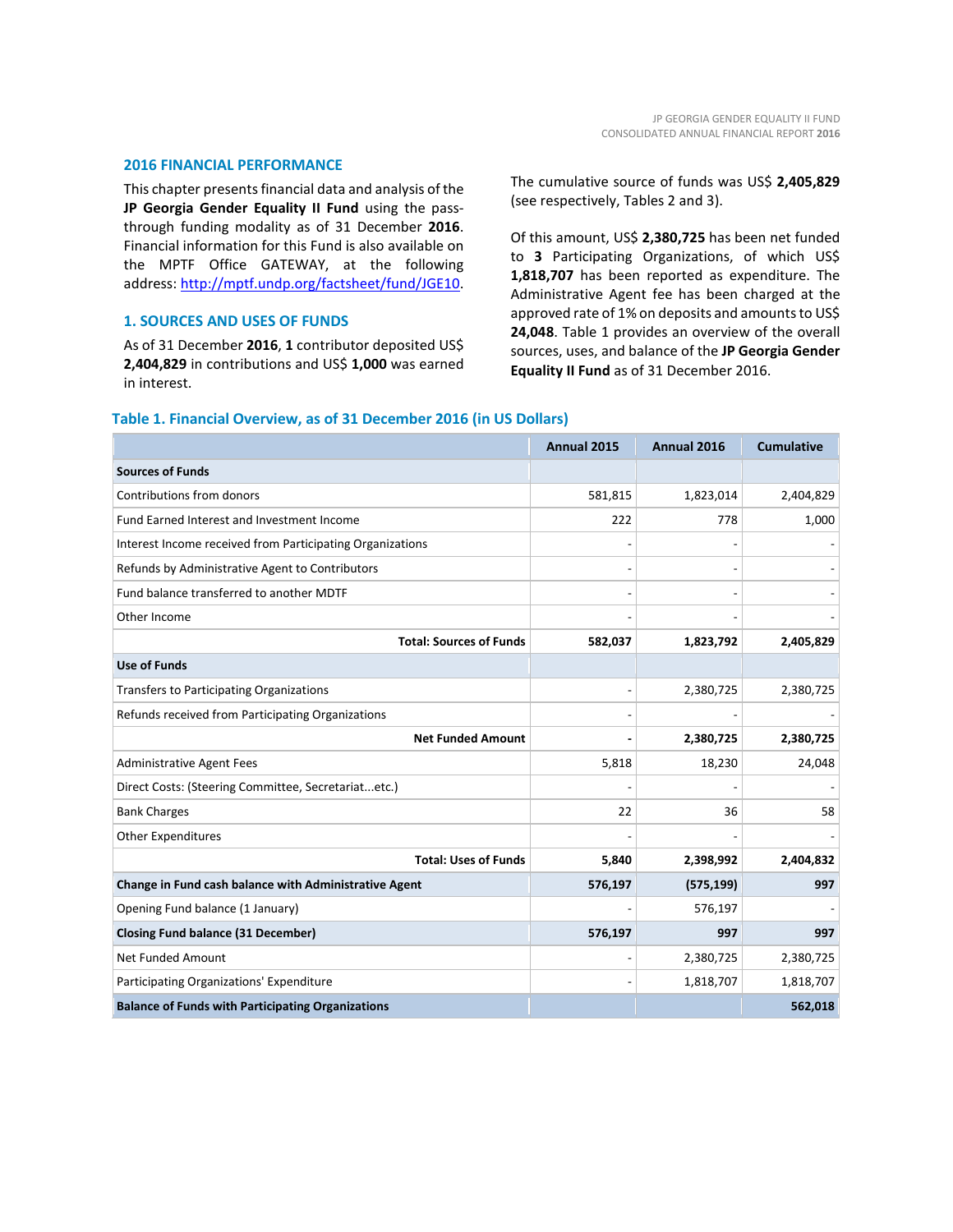# **2. PARTNER CONTRIBUTIONS**

Table 2 provides information on cumulative contributions received from all contributors to this Fund as of 31 December **2016**.

The **JP Georgia Gender Equality II Fund** is currently being financed by **1** contributors, as listed in the table below.

The table below includes commitments made up to 31 December **2016** through signed Standard Administrative Agreements, and deposits made through **2016**. It does not include commitments that were made to the fund beyond **2016.**

# **Table 2. Contributors' Commitments and Deposits, as of 31 December 2016 (in US Dollars)**

| <b>Contributors</b>                           | <b>Total</b><br><b>Commitments</b> | <b>Prior Years</b><br>as of 31-Dec-2015<br><b>Deposits</b> | <b>Current Year</b><br>Jan-Dec-2016<br><b>Deposits</b> | <b>Total</b><br><b>Deposits</b> |
|-----------------------------------------------|------------------------------------|------------------------------------------------------------|--------------------------------------------------------|---------------------------------|
| SWEDISH INTERNATIONAL DEVELOPMENT COOPERATION | 2,404,829                          | 581,815                                                    | 1,823,014                                              | 2,404,829                       |
| <b>Grand Total</b>                            | 2,404,829                          | 581,815                                                    | 1,823,014                                              | 2,404,829                       |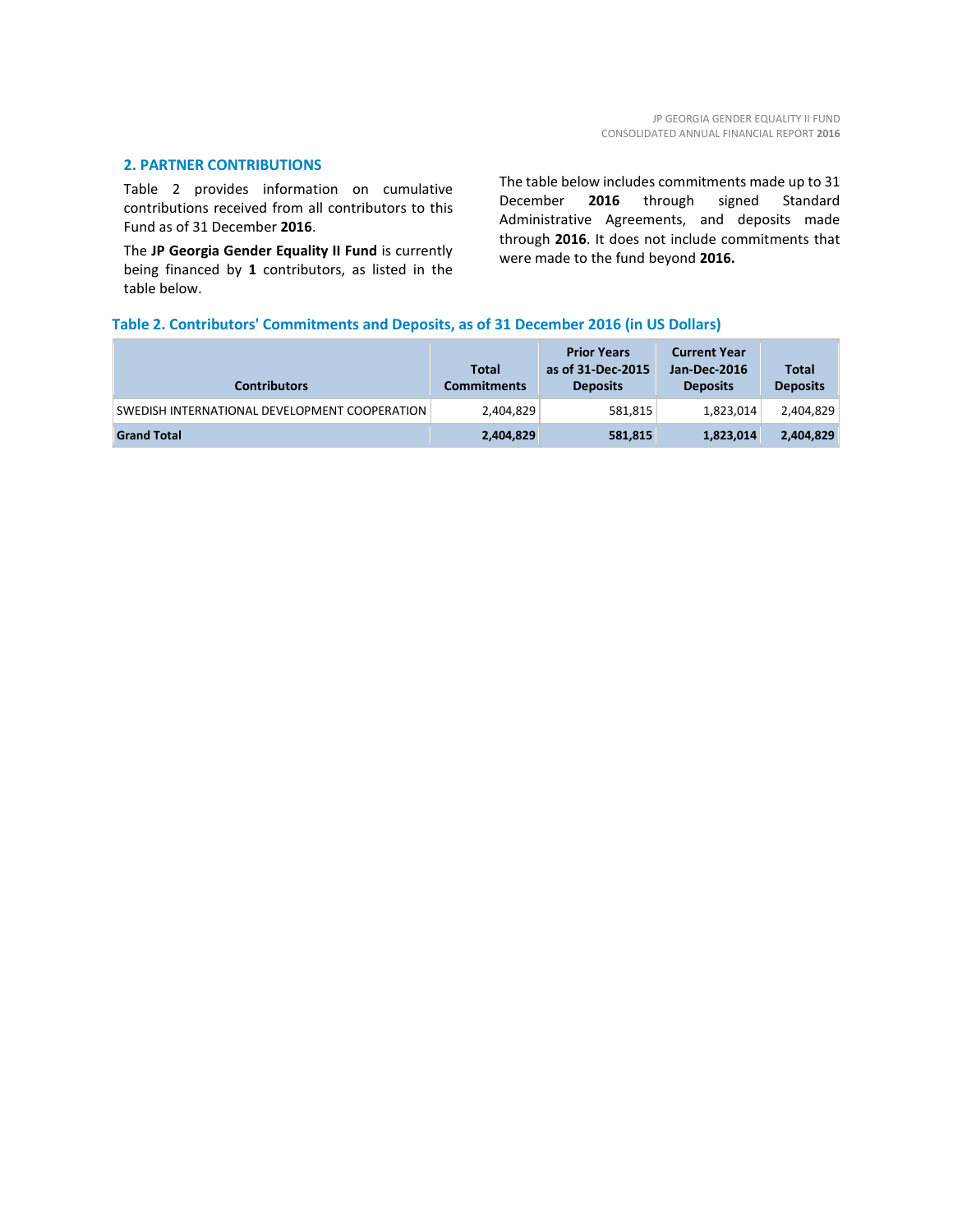# **3. INTEREST EARNED**

Interest income is earned in two ways: 1) on the balance of funds held by the Administrative Agent (Fund earned interest), and 2) on the balance of funds held by the Participating Organizations (Agency earned interest) where their Financial Regulations and Rules allow return of interest to the AA.

As of 31 December **2016**, Fund earned interest amounts to US\$ **1,000**.

Details are provided in the table below.

# **Table 3. Sources of Interest and Investment Income, as of 31 December 2016 (in US Dollars)**

| <b>Interest Earned</b>                     | <b>Prior Years</b><br>as of 31-Dec-2015 | <b>Current Year</b><br>Jan-Dec-2016 | <b>Total</b> |
|--------------------------------------------|-----------------------------------------|-------------------------------------|--------------|
| <b>Administrative Agent</b>                |                                         |                                     |              |
| Fund Earned Interest and Investment Income | 222                                     | 778                                 | 1,000        |
| <b>Total: Fund Earned Interest</b>         | 222                                     | 778                                 | 1,000        |
| <b>Participating Organization</b>          |                                         |                                     |              |
| <b>Total: Agency earned interest</b>       |                                         |                                     |              |
| <b>Grand Total</b>                         | 222                                     | 778                                 | 1,000        |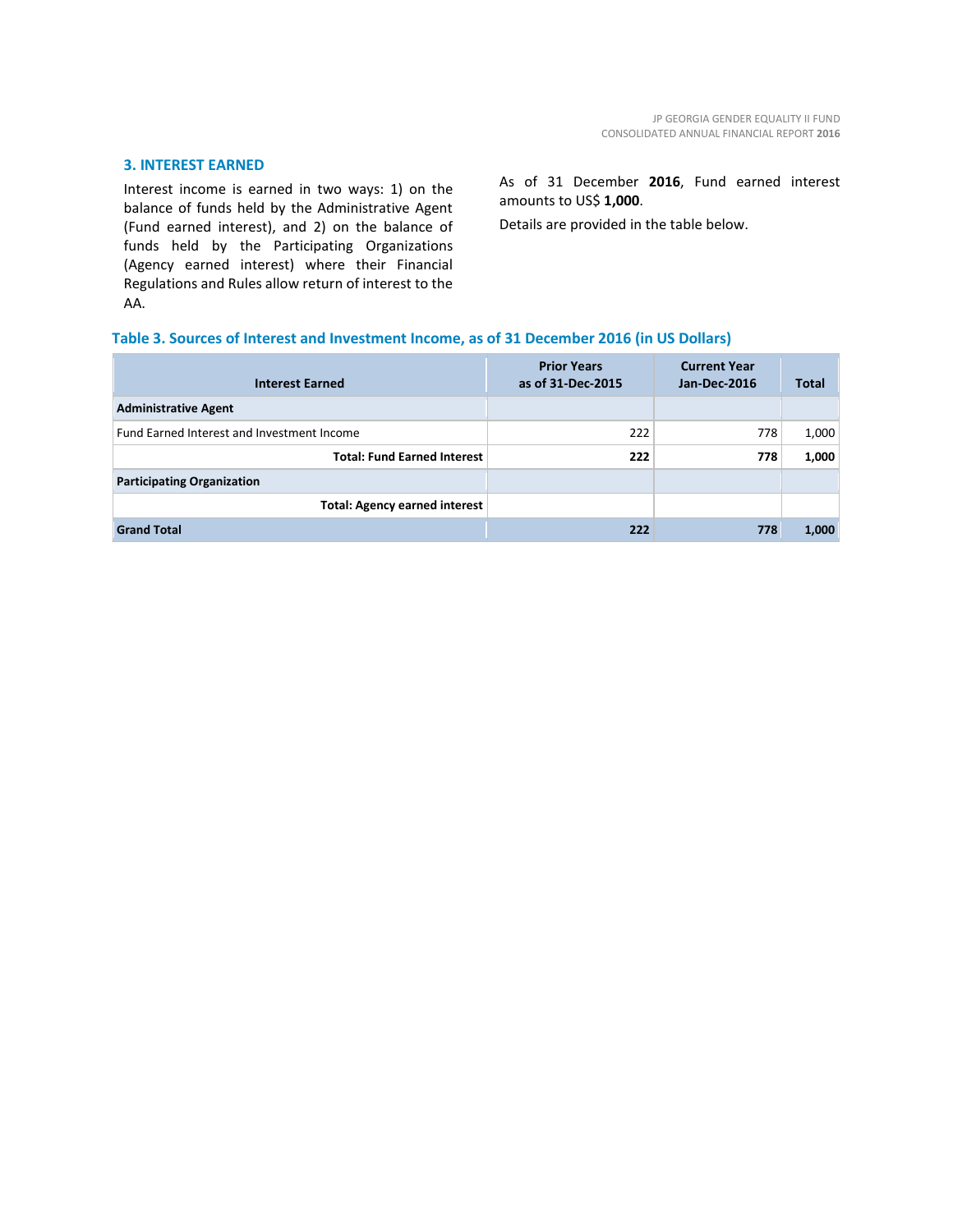# **4. TRANSFER OF FUNDS**

Allocations to Participating Organizations are approved by the Steering Committee and disbursed by the Administrative Agent. As of 31 December **2016**, the AA has transferred US\$ **2,380,725** to **3** Participating Organizations (see list below).

# **4.1 TRANSFER BY PARTICIPATING ORGANIZATION**

Table 4 provides additional information on the refunds received by the MPTF Office, and the net funded amount for each of the Participating Organizations.

# **Table 4. Transfer, Refund, and Net Funded Amount by Participating Organization, as of 31 December 2016 (in US Dollars)**

| Participating      | Prior Years as of 31-Dec-2015 |                |                   | <b>Current Year Jan-Dec-2016</b> |                |                   | Total            |                |                   |
|--------------------|-------------------------------|----------------|-------------------|----------------------------------|----------------|-------------------|------------------|----------------|-------------------|
| Organization       | <b>Transfers</b>              | <b>Refunds</b> | <b>Net Funded</b> | <b>Transfers</b>                 | <b>Refunds</b> | <b>Net Funded</b> | <b>Transfers</b> | <b>Refunds</b> | <b>Net Funded</b> |
| <b>UNDP</b>        |                               |                |                   | 880,868                          |                | 880.868           | 880,868          |                | 880,868           |
| UNFPA              |                               |                |                   | 714,217                          |                | 714.217           | 714.217          |                | 714,217           |
| <b>UNWOMEN</b>     |                               |                |                   | 785.640                          |                | 785.640           | 785.640          |                | 785,640           |
| <b>Grand Total</b> |                               |                |                   | 2,380,725                        |                | 2,380,725         | 2,380,725        |                | 2,380,725         |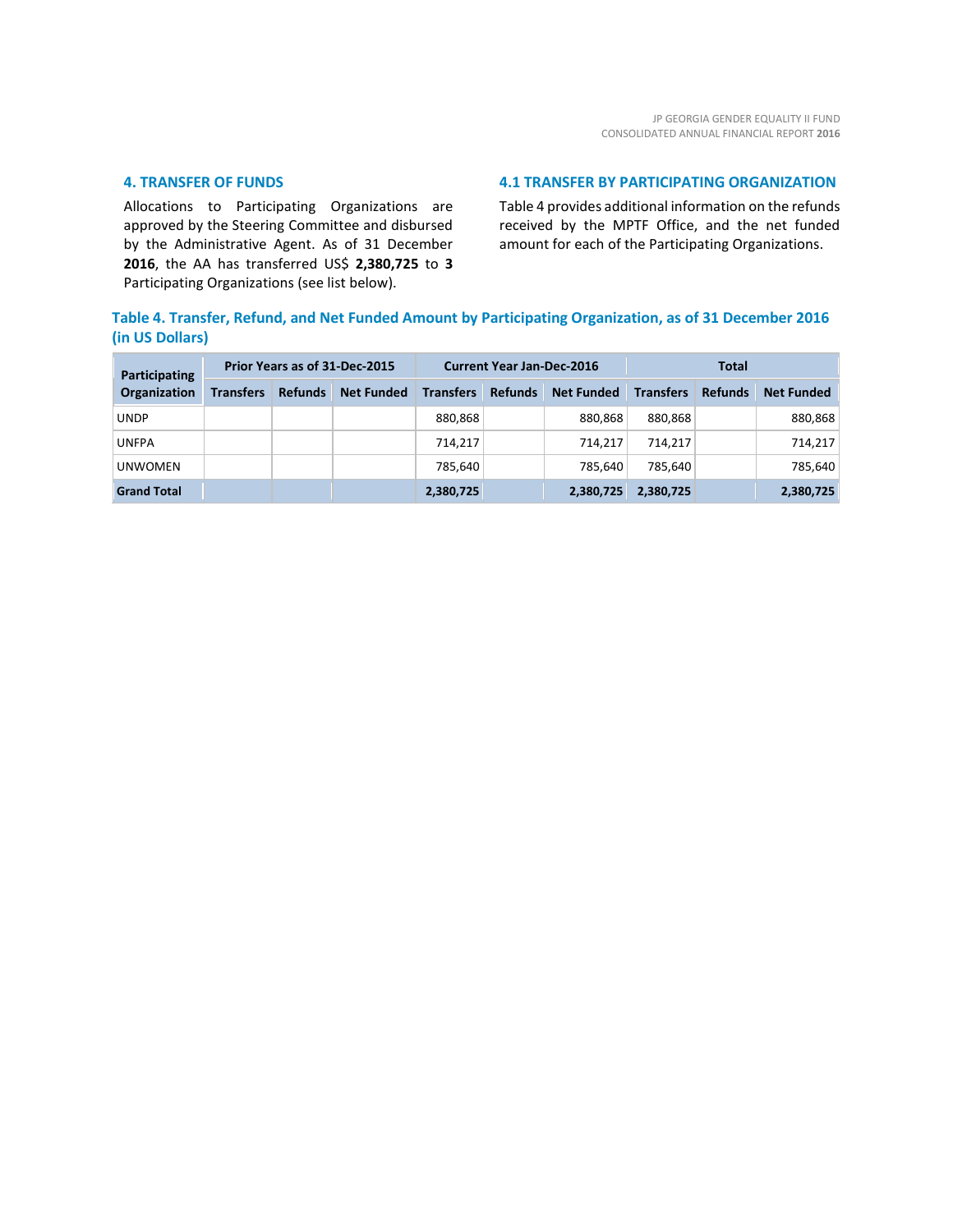# **5. EXPENDITURE AND FINANCIAL DELIVERY RATES**

All final expenditures reported for the year **2016** were submitted by the Headquarters of the Participating Organizations. These were consolidated by the MPTF Office.

Project expenditures are incurred and monitored by each Participating Organization, and are reported as per the agreed upon categories for inter-agency harmonized reporting. The reported expenditures were submitted via the MPTF Office's online expenditure reporting tool. The **2016** expenditure data has been posted on the MPTF Office GATEWAY at [http://mptf.undp.org/factsheet/fund/JGE10.](http://mptf.undp.org/factsheet/fund/JGE10) 

# **5.1 EXPENDITURE REPORTED BY PARTICIPATING ORGANIZATION**

In **2016**, US\$ **2,380,725** was net funded to Participating Organizations, and US\$ 1,818,707 was reported in expenditure.

As shown in table below, the cumulative net funded amount is US\$ **2,380,725** and cumulative expenditures reported by the Participating Organizations amount to US\$ **1,818,707**. This equates to an overall Fund expenditure delivery rate of **76** percent.

# **Table 5. Net Funded Amount, Reported Expenditure, and Financial Delivery by Participating Organization, as of 31 December 2016 (in US Dollars)**

|                                      |                           |                                    | <b>Expenditure</b>                      |                                            |                   |                           |
|--------------------------------------|---------------------------|------------------------------------|-----------------------------------------|--------------------------------------------|-------------------|---------------------------|
| Participating<br><b>Organization</b> | Approved<br><b>Amount</b> | <b>Net Funded</b><br><b>Amount</b> | <b>Prior Years</b><br>as of 31-Dec-2015 | <b>Current Year</b><br><b>Jan-Dec-2016</b> | <b>Cumulative</b> | <b>Delivery Rate</b><br>% |
| <b>UNDP</b>                          | 880,868                   | 880,868                            |                                         | 891,013                                    | 891.013           | 101.15                    |
| <b>UNFPA</b>                         | 714,217                   | 714,217                            |                                         | 374,055                                    | 374,055           | 52.37 <sup>1</sup>        |
| <b>UNWOMEN</b>                       | 785,640                   | 785,640                            |                                         | 553,639                                    | 553,639           | 70.47                     |
| <b>Grand Total</b>                   | 2,380,725                 | 2,380,725                          |                                         | 1,818,707                                  | 1,818,707         | 76.39                     |

<span id="page-8-0"></span> $1$  Due to the changes of the schedule of payment to UNFPA from SIDA the contribution totaling USD 193,500 was received in December 2016 and therefore, the utilization of those funds were consequently postponed to 2017. Cumulative contributions were \$714, 217 but the last tranche was received in December 2016 which reduced the delivery rate, and should be taken into consideration.

Please note that the indirect cost as per UNFPA 2016 total expenditure makes up \$25, 730.17, the indirect Cost rate as per agreement is 7% instead of 8% as it is mentioned in the Table #6.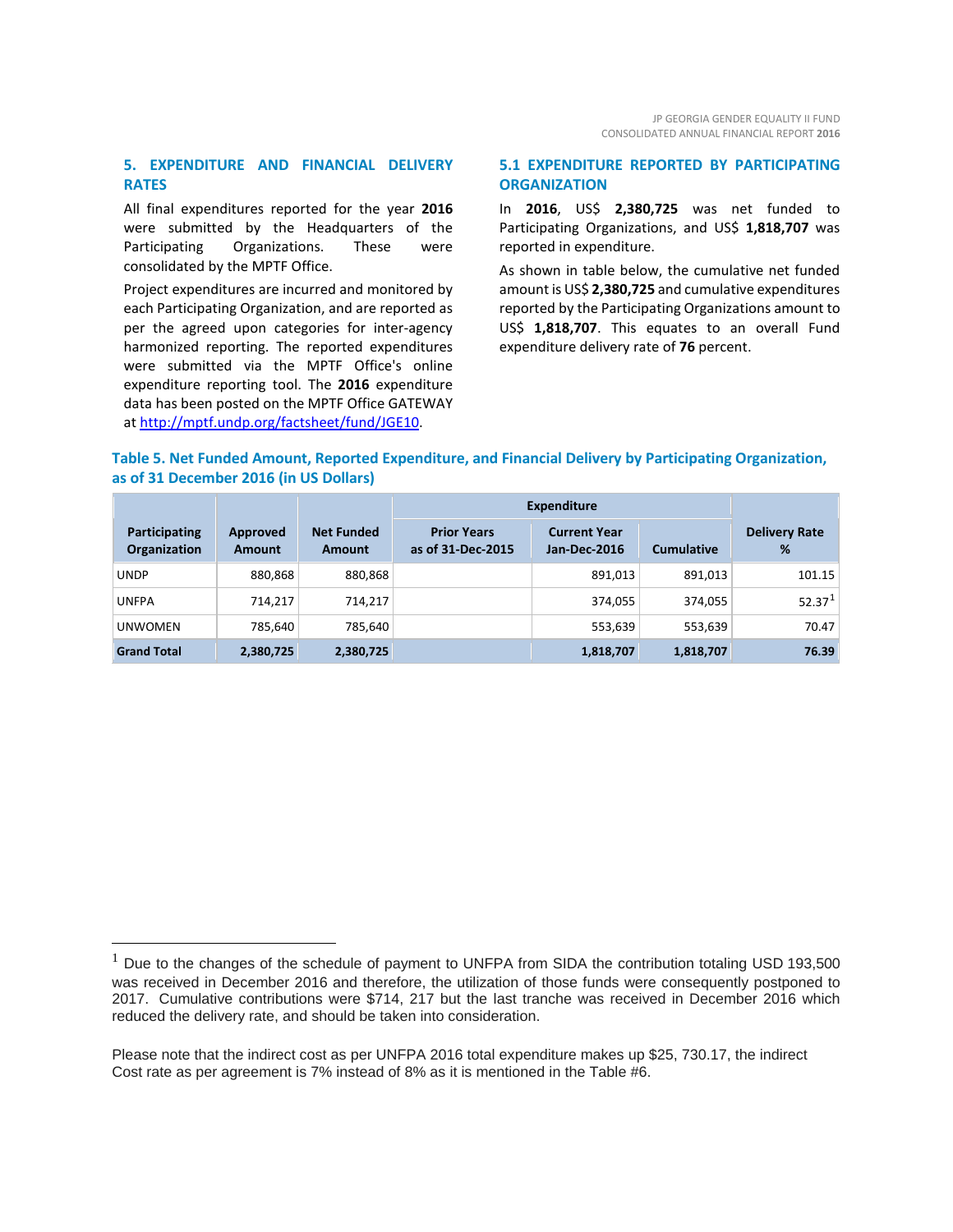# **5.4 EXPENDITURE REPORTED BY CATEGORY**

Project expenditures are incurred and monitored by each Participating Organization and are reported as per the agreed categories for inter-agency harmonized reporting. In 2006 the UN Development Group (UNDG) established six categories against which UN entities must report inter-agency project expenditures, which were subsequently modified in 2012 by the UN Chief Executive Board (CEB) as a result of IPSAS adoption to comprise eight categories.

Table 7 reflects expenditure reported in the UNDG/CEB expense categories.

- 1. Staff and personnel costs
- 2. Supplies, commodities and materials
- 3. Equipment, vehicles, furniture and depreciation
- 4. Contractual services
- 5. Travel
- 6. Transfers and grants
- 7. General operating expenses
- 8. Indirect costs

\_\_\_\_\_\_\_\_\_\_\_\_\_\_\_\_\_\_\_\_\_\_

# **Table 6. Expenditure by UNDG Budget Category, as of 31 December 2016 (in US Dollars)**

|                                                 | <b>Expenditure</b>                      |                                     |           |                                                     |
|-------------------------------------------------|-----------------------------------------|-------------------------------------|-----------|-----------------------------------------------------|
| Category                                        | <b>Prior Years</b><br>as of 31-Dec-2015 | <b>Current Year</b><br>Jan-Dec-2016 | Total     | <b>Percentage of Total</b><br><b>Programme Cost</b> |
| <b>Staff &amp; Personnel Cost</b>               |                                         | 75,904                              | 75,904    | 4.51                                                |
| Supplies, Commodities, Materials                |                                         | 27,302                              | 27,302    | 1.62                                                |
| Equipment, vehicles, furniture and depreciation |                                         | 95,843                              | 95,843    | 5.69                                                |
| <b>Contractual Services</b>                     |                                         | 607,383                             | 607,383   | 36.08                                               |
| Travel                                          |                                         | 41,431                              | 41,431    | 2.46                                                |
| <b>Transfers and Grants</b>                     |                                         | 407,555                             | 407,555   | 24.21                                               |
| <b>General Operating</b>                        |                                         | 428,138                             | 428,138   | 25.43                                               |
| <b>Programme Costs Total</b>                    |                                         | 1,683,557                           | 1,683,557 | 100.00                                              |
| <sup>1</sup> Indirect Support Costs Total       |                                         | 135,150                             | 135,150   | 8.03                                                |
| <b>Total</b>                                    |                                         | 1,818,707                           | 1,818,707 |                                                     |

**<sup>1</sup> Indirect Support Costs** charged by Participating Organization, based on their financial regulations, can be deducted upfront or at a later stage during implementation. The percentage may therefore appear to exceed the 7% agreed-upon for on-going projects. Once projects are financially closed, this number is not to exceed 7%.